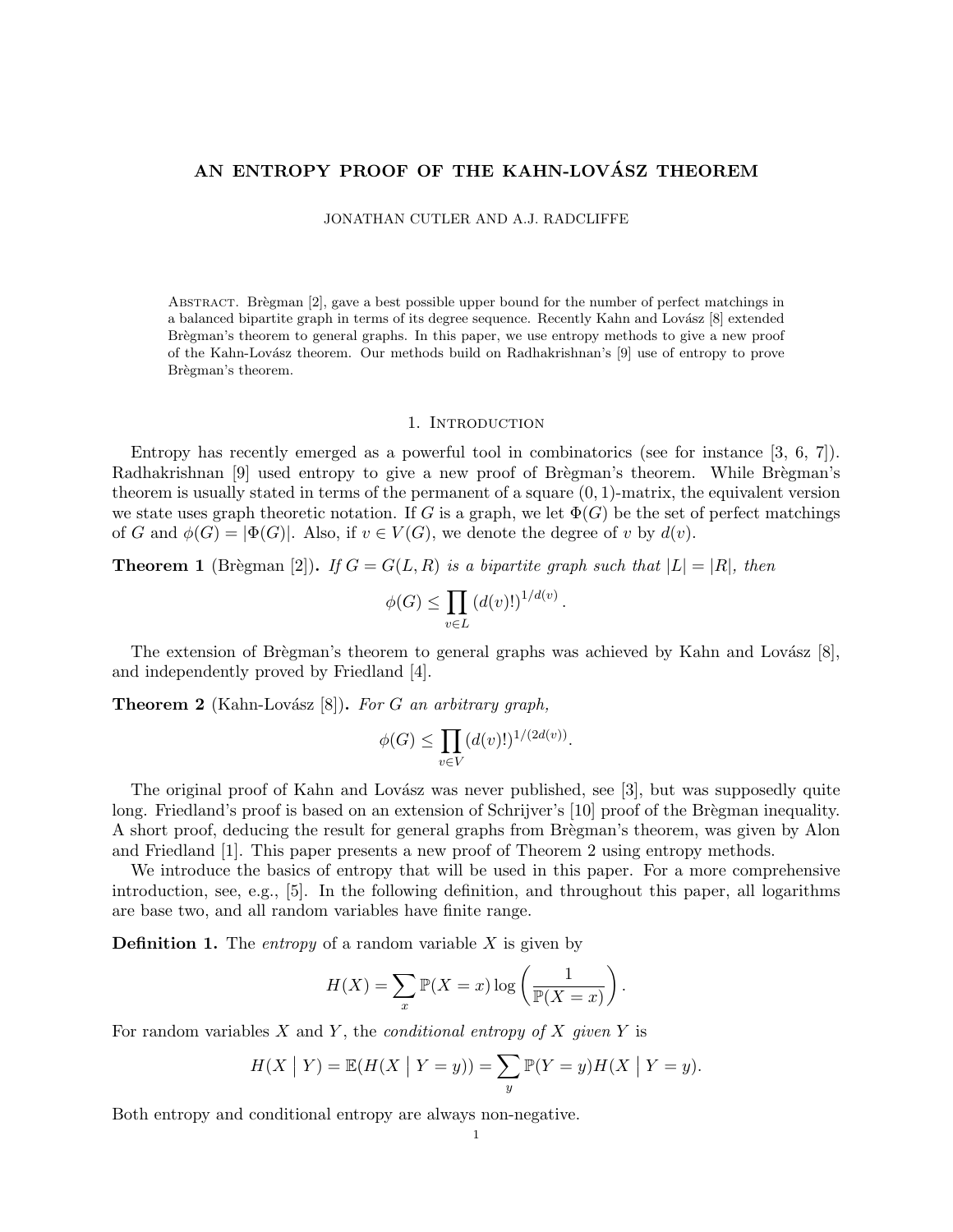One can think of the term  $\log(1/\mathbb{P}(X=x))$  appearing in the definition of the entropy as measuring the surprise involved in discovering that the value of  $X$  turned out to be  $x$  (measured on a logarithmic scale). In these terms  $H(X)$  is the expected surprise in learning the value of X. The conditional entropy  $H(X | Y)$  is the expected surprise in learning the value of X given that the value of Y is known. The chain rule (part b) below) shows that also  $H(X \mid Y) = H((X, Y)) - H(Y)$ . The following theorem collects the basic facts about entropy that we will need.

### Theorem 3.

a) If  $X$  is a random variable then

 $H(X) \leq \log |{\rm range}(X)|$ ,

with equality if and only if  $X$  is uniform on its range. b) If  $X = (X_1, X_2, \ldots, X_n)$  is a random sequence then

$$
H(X) = H(X_1) + H(X_2 \mid X_1) + \cdots + H(X_n \mid X_1, X_2, \ldots, X_{n-1}).
$$

c) If  $X, Y, Z$  are random variables then

$$
H(X \mid Y, Z) \le H(X \mid Y).
$$

d) If  $X, Y, Z$  are random variables and Z is Y-measurable then

$$
H(Y, Z) = H(Y) \qquad and \qquad H(X \mid Y, Z) = H(X \mid Y).
$$

Part c) above is the natural fact that knowing more information does not increase your expected surprise—part d) says that if you could have worked out the extra information for yourself then there is no change in your expected surprise.

In Section 2, we present Radhakrishnan's entropy proof of Brègman's theorem as a consequence of his randomized version of the chain rule. Although the argument is exactly that of Radhakrishnan, we believe that its presentation herein presents the ideas clearly and succinctly. In addition it provides a framework for understanding our proof of the Kahn-Lovász, which we present in Section 3.

#### 2. Radakrishnan's proof

This section presents the entropy proof of Radhakrishnan of Brègman's theorem, which is as follows.

**Theorem 1.** If  $G = G(L, R)$  is a bipartite graph such that  $|L| = |R|$ , then

$$
\phi(G) \le \prod_{v \in L} \left( d(v)! \right)^{1/d(v)}.
$$

The key idea of Radhakrishnan's proof was to introduce a randomized version of the chain rule. This idea has been used in other entropy proofs and seems to be a powerful tool when applying entropy methods to combinatorial problems.

**Theorem 4** (Radhakrishnan). Suppose  $X = (X_i)_{i \in I}$  is a random vector and A is an arbitrary covering of I. Let  $\preceq$  be an ordering on A chosen randomly (not necessarily uniformly). Then

$$
H(X) = \sum_{A \in \mathcal{A}} H(X_A \mid \preceq, X_B, B \prec A).
$$

*Proof.* We prove it for a fixed ordering  $\preceq$ , and the general result follows by averaging. First note that  $H(X) = H((X_A)_{A \in \mathcal{A}})$  by repeated application of Theorem 3, part d). Thus, by the chain rule,

$$
H(X) = H((X_A)_{A \in \mathcal{A}}) = \sum_A H(X_A | X_B, B \prec A).
$$

 $\Box$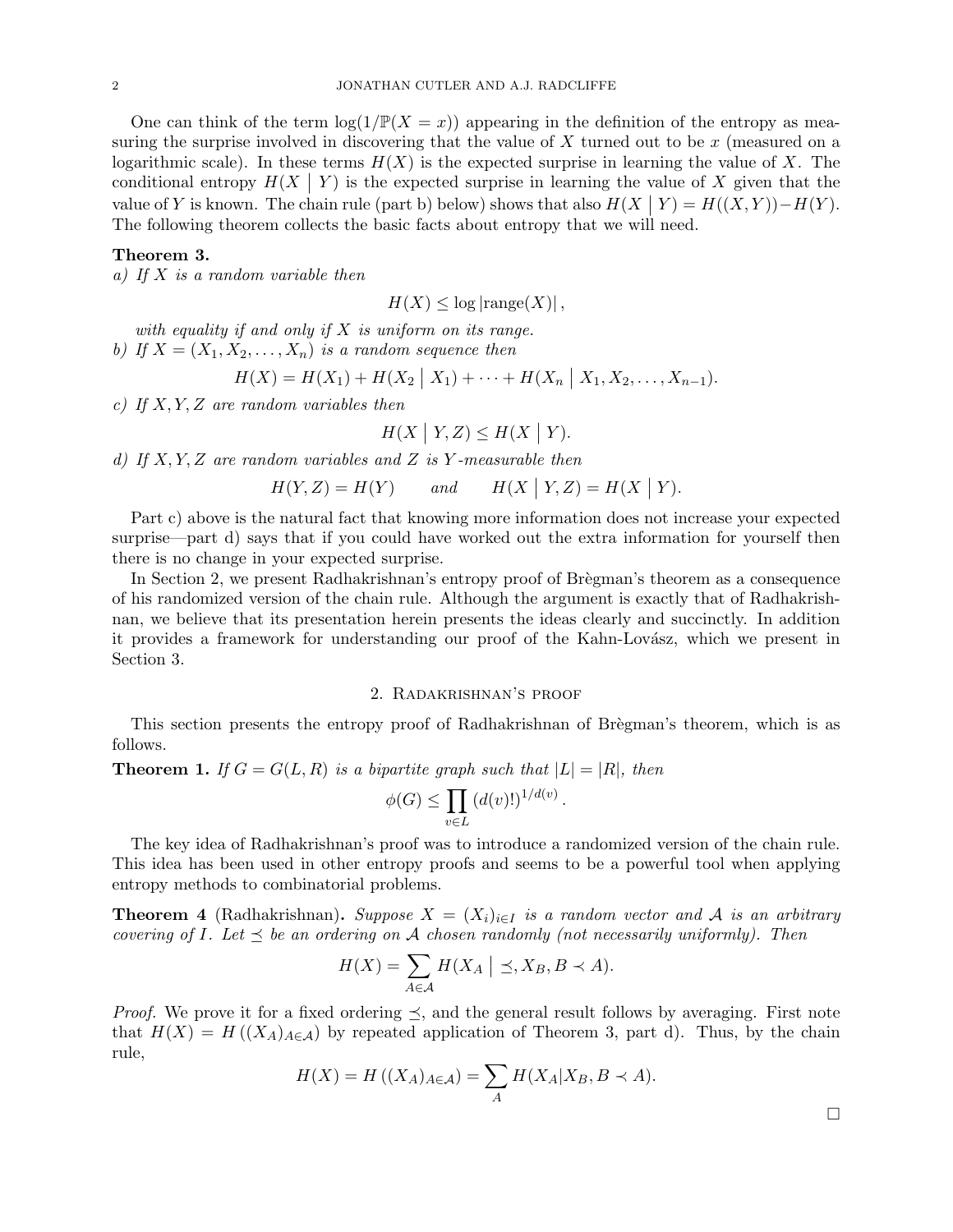We are now ready to present the entropy proof of Theorem 1 due to Radhakrishnan. The proof proceeds by applying the randomized chain rule above with respect to orderings of the vertices in L. For a fixed matching, then, if we proceed through a particular ordering, each vertex of L has a certain subset of its neighbors as potential partners in the matching. The number of such potential partners turns out to be uniform on the possibilities, and the result follows.

*Proof of Theorem 1.* Let M be a perfect matching of G chosen uniformly at random from  $\Phi(G)$ , and let  $X = (X_e)_{e \in E(G)}$  be the indicator vector of M. We define a covering  $\mathcal{A} = \{A_v : v \in L\}$  by  $A_v = \{vw : w$  a neighbor of v. For  $v \in L$  we define  $X_v$  to be the unique M-neighbor of v, and note that  $X_v$  and  $X_{A_v}$  contain precisely the same information. Given  $\preceq$  chosen uniformly at random from the set of all total orderings of L (and independently of M), we define  $N_v = |A_v \setminus \{vX_w : w \preceq v\}|$ . Later, in Lemma 6, we give the easy proof that for any fixed perfect matching  $m$  we have

$$
\mathbb{P}(N_v = k \mid M = m) = \frac{1}{d(v)}, \quad \text{for all } k = 1, 2, ..., d(v).
$$

As  $\mathbb{P}(N_v = k \mid M = m) = 1/d(v)$  for any fixed m we see that  $N_v$  is uniformly distributed on  $\{1, 2, \ldots, d(v)\}.$  Now, by Theorem 4 followed by standard uses of the properties of entropy from Theorem 3,

$$
H(X) = \sum_{v} H(X_v | \leq, X_w, x \leq v)
$$
  
\n
$$
\leq \sum_{v} H(X_v | \leq, N_v)
$$
  
\n
$$
\leq \sum_{v} H(X_v | N_v)
$$
  
\n
$$
= \sum_{v} \sum_{k=1}^{d(v)} \mathbb{P}(N_v = k) H(X_v | N_v = k)
$$
  
\n
$$
\leq \sum_{v} \sum_{k=1}^{d(v)} \frac{1}{d(v)} \log(k)
$$
  
\n
$$
= \sum_{v} \log(d(v)!)^{1/d(v)}.
$$

 $\Box$ 

## $3.$  A proof of the KAHN-LOVASZ THEOREM

The entropy proof of the Kahn-Lovász theorem is complicated by the fact that there can be edges of the graph (and a fixed matching) amongst the neighbors of a particular vertex. Thus the analogue of the statement that  $N_v$  is uniformly distributed is no longer true. However, we still are able to give an entropy bound that proves the theorem.

We discuss a slight generalization of the problem that we face. We discuss the process of picking a random element from a family of sets, where some have already been ruled out. These are the ones appearing before some distinguished element in a random ordering. In the graph context we will have a random ordering on edges of a fixed matching incident to neighbors of a vertex  $v$ —the distinguished element will be the matching edge incident with  $v$ .

**Definition 2.** Suppose that  $\mathcal{A} = (A_x)_{x \in I}$  is a family of non-empty disjoint finite sets and let  $*$  be a distinguished element of I. Suppose that  $\preceq$  is a uniformly random (total) ordering of I. We define a random variable  $X_{\mathcal{A}}$  that we call a *uniform random late choice from*  $\mathcal A$  by picking an element of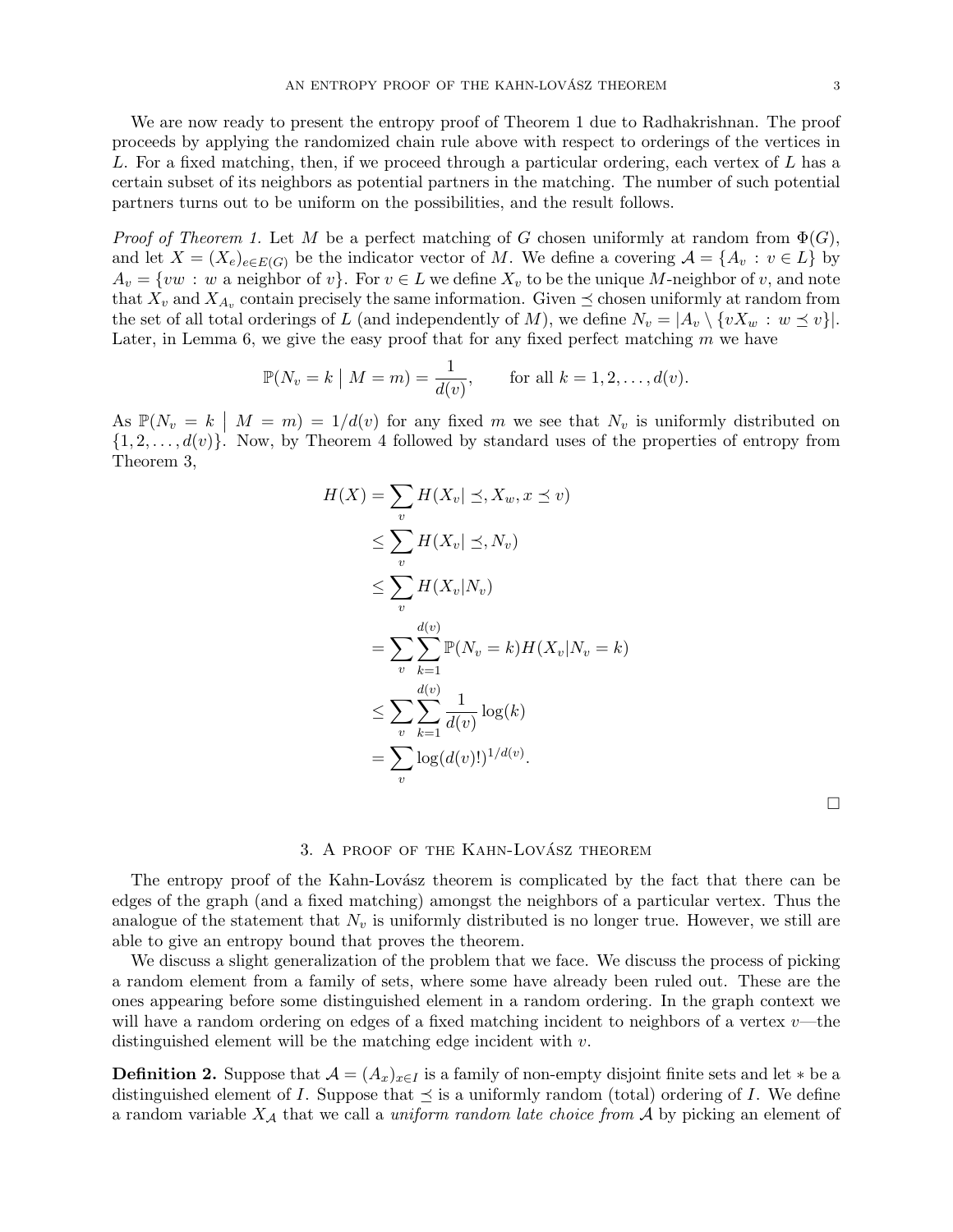$\bigcup_{x\succeq *} A_x$  uniformly at random. For notational convenience we define

$$
\mathcal{U}(\mathcal{A}, \preceq) = \bigcup_{x \succeq *} A_x.
$$

In the next lemma we prove that a certain conditional entropy associated with a random late choice is greatest when all the  $A_x$  are singletons. In our graph context this corresponds to the situation when there are no matching edges between neighbors of  $v$ .

**Lemma 5.** Let  $A = (A_x)_{x \in I}$  be a family of non-empty disjoint finite sets and  $\preceq$  be a uniform random ordering on I. Let B be the family  $(\{a\})_{a\in U}$ , where  $U = \bigcup_{x\in I} A_x$ , and let  $\preceq_{\mathcal{B}}$  be a uniformly random ordering on U. We write n for  $|U|$ . Then

$$
H(X_{\mathcal{A}} \mid \preceq) \le H(X_{\mathcal{B}} \mid \preceq_{\mathcal{B}}) = \frac{\log(n!)}{n},
$$

with equality if and only if V is a uniform random late choice and  $|A_x| = 1$  for all  $x \in I$ .

*Proof.* Set  $k = |I|$ . For each value of n, we prove the result by downwards induction on k. The case  $k = n$  is precisely the equality in the statement of the lemma. In this case we have

$$
H(X_{\mathcal{A}} \mid \preceq) = \frac{1}{n!} \sum_{\preceq} \log |\mathcal{U}(\mathcal{A}, \preceq)|
$$
  
\n
$$
= \frac{1}{n!} \sum_{\preceq} \log |\{x \in I : x \succeq *\}|
$$
  
\n
$$
= \sum_{i=1}^{n} \frac{1}{n!} |\{\preceq : |\{x \in I : x \succeq *\}| = i\}| \log(i)
$$
  
\n
$$
= \sum_{i=1}^{n} \frac{1}{n} \log(i)
$$
  
\n
$$
= \frac{\log(n!)}{n}.
$$

Suppose then that  $k < n$ . There exists some  $A_x$  with  $|A_x| \geq 2$ . We first consider the case  $x \neq *$ . We will build a family  $\mathcal{A}'$  that is identical with  $\mathcal{A}$  except that  $A_x$  is split into two nonempty parts,  $A_{x'}$  and  $A_{x''}$ . (Here we have introduced two new elements into the index set and deleted x, so  $I' = I \setminus \{x\} \cup \{x', x''\}.$  We introduce a new uniform random ordering  $\preceq'$  on I'. We will show

$$
H(X_{\mathcal{A}} \mid \preceq) < H(X_{\mathcal{A}'} \mid \preceq') \le \frac{\log(n!)}{n}.
$$

To be precise, we show that for a fixed ordering  $\preceq_0$  on  $I_0 = I \setminus \{x\}$ , the total contribution to  $H(X_A \mid \preceq)$  coming from orderings  $\preceq$  on I which restrict to  $\preceq_0$  on I<sub>0</sub> is no bigger than the total for  $H(X_{\mathcal{A}} \mid \leq')$  where again  $\leq'$  restricts to  $\leq_0$ . I.e., we show

$$
\frac{1}{k!} \sum_{\substack{\preceq \\ \preceq |I_0 = \preceq_0}} \log\left(|\mathcal{U}(\mathcal{A}, \preceq)|\right) < \frac{1}{(k+1)!} \sum_{\substack{\preceq' \\ \preceq' |I_0 = \preceq_0}} \log\left(|\mathcal{U}(\mathcal{A}', \preceq')|\right). \tag{\dagger}
$$

We let

$$
S = |\mathcal{U}(\mathcal{A} \setminus \{A_x\})|
$$
,  $d' = |A_{x'}|$ ,  $d'' = |A_{x''}|$ , and  $d = |A_x| = d' + d''$ .

Since the position of  $*$  in  $\preceq_0$  is fixed, the only relevant issues are the positions of x in  $\preceq$  and  $x', x''$ in  $\preceq'$ . Suppose that \* is the j<sup>th</sup> smallest element in  $\preceq_0$ . The possible values for  $|\mathcal{U}(\mathcal{A}, \preceq)|$  are S and  $S + d$ . There are j orderings (exactly those in which x appears before \*) for which the value is S, and  $k - j$  for which the value is  $S + d$ . (Note that since there are  $k - 1$  elements of  $I_0$ , there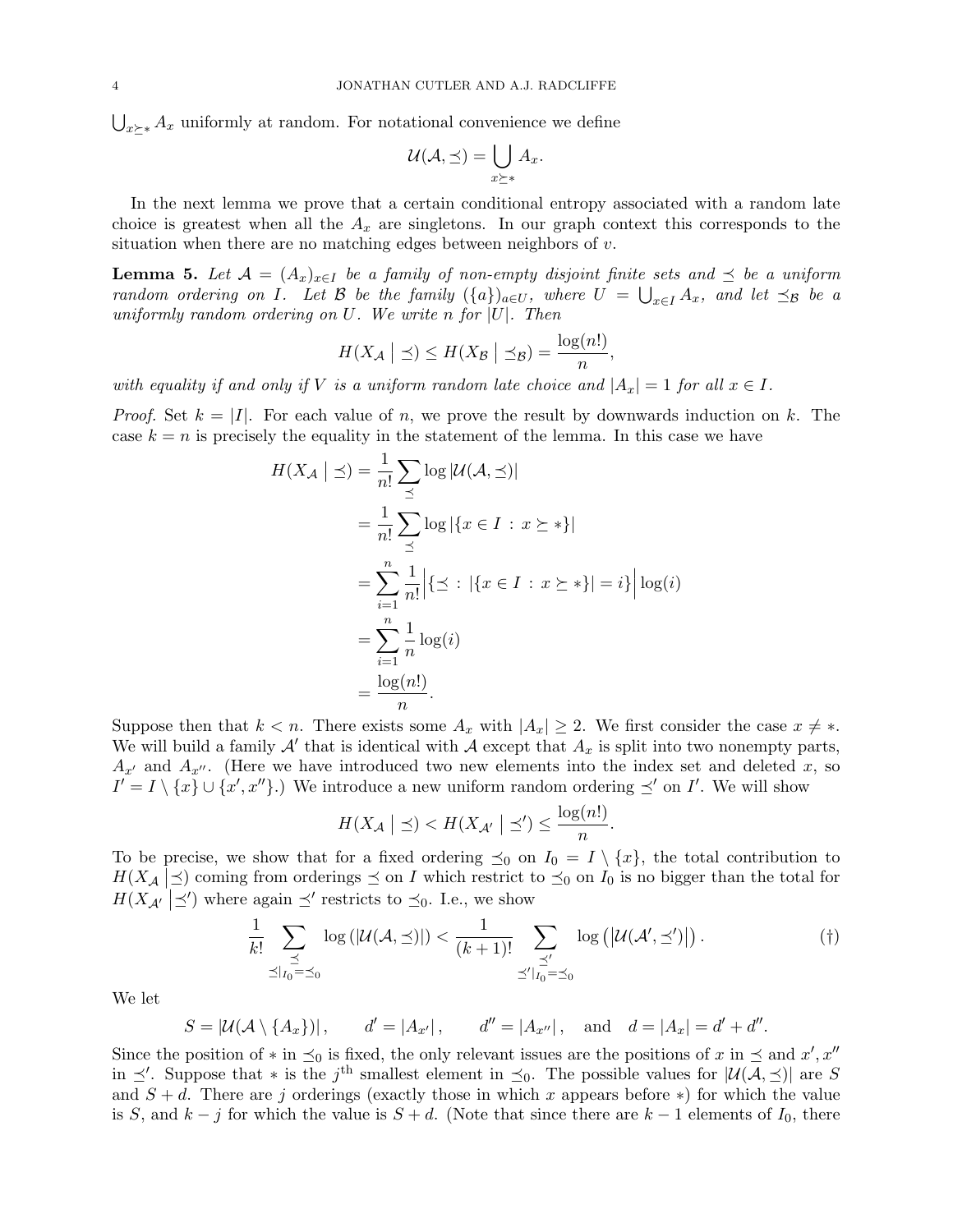are k positions in which x can be inserted.) Similarly, the four possible values for  $|\mathcal{U}(\mathcal{A}', \preceq')|$  are S,  $S+d', S+d'',$  and  $S+d$ , with respective frequencies  $j(j+1), j(k-j), j(k-j)$ , and  $(k-j)(k-j+1)$ . Therefore, proving (†) is equivalent to proving (after multiplying by  $(k + 1)!$  and exponentiating)

$$
\left[S^{j}(S+d)^{k-j}\right]^{k+1} < S^{j(j+1)}(S+d')^{j(k-j)}(S+d'')^{j(k-j)}(S+d)^{(k-j)(k-j+1)}.
$$

Canceling common factors, this is equivalent to

$$
S^{j(k-j)}(S+d)^{j(k-j)} < (S+d')^{j(k-j)}(S+d'')^{j(k-j)}.
$$

Taking the  $j(k - j)$ <sup>th</sup> root, this is  $S(S + d) = S^2 + dS < S^2 + dS + d'd''$ .

In the case  $x = *$ , the situation is more straightforward. Rather than changing the index set, by deleting one element and adding two, instead we simply add a new element, \*'. Proceeding as above we end up comparing S to a geometric mean of  $(S, S, \ldots, S, S + d, S + d, \ldots, S + d)$ . To be precise, given a fixed ordering  $\preceq_0$  of the original index set, there are  $k + 1$  orderings of the new index set that agree with  $\preceq_0$ . If \* is the j<sup>th</sup> element in  $\preceq_0$ , then, with S defined as above, j of these orderings have  $|\mathcal{U}(\mathcal{A}, \preceq)| = S$  and  $k - j + 1$  have  $|\mathcal{U}(\mathcal{A}, \preceq)| = S + d$ .

The other ingredient of our proof is the idea, due to Cuckler and Kahn [3], of exploiting the fact that a uniformly random ordering on the vertices of G induces a uniformly random ordering on the edges of any fixed perfect matching. If the vertices of a graph G are ordered by labeling them  $1, 2, \ldots, n$ , then, for any subset of edges  $F \subseteq E(G)$ , we define the *induced lexicographic ordering on* F to be the lexicographic ordering on F, where edges are thought of as elements of  $\binom{[n]}{2}$  $\binom{n}{2}$ .

**Lemma 6.** Let G be a graph and m a perfect matching in G. If  $\preceq_V$  is a random ordering of  $V(G)$ , we define  $\preceq_E$  to be the induced lexicographic ordering on m. Then  $\preceq_E$  is uniform on the set of all orders of m. Moreover, for a particular edge  $xy \in m$ , the ordering  $\preceq_E$  is independent of the event  ${x \preceq_V y}.$ 

*Proof.* For any permutation of the edges of m, there is a permutation of  $V(G)$  inducing it. Therefore, the uniformity of  $\preceq_V$  implies that of  $\preceq_E$ . Similarly, the transposition  $(x, y)$  maps the event  $\{\preceq_E = \preceq_0, x \preceq_V y\}$  to the event  $\{\preceq_E = \preceq_0, y \preceq_V x\}$  and hence, by the uniformity of  $\preceq_V$ ,

$$
\mathbb{P}(\preceq_E = \preceq_0, x \preceq_V y) = \mathbb{P}(\preceq_E = \preceq_0, y \preceq_V x),
$$

i.e.,  $\preceq_E$  is independent of the event  $\{x \preceq_V y\}$ .

We now describe the setup that allows us to connect uniform random late choices and the Kahn-Lovász theorem.

**Definition 3.** Given a graph G, a vertex  $v \in V(G)$ , and a perfect matching  $m \in \Phi(G)$ , we define

$$
I_v = \{ e \in m : e \text{ is incident with a neighbor of } v \}.
$$

If  $e \in I_v$ , we set

$$
A_e = e \cap N(v),
$$

so that if w is a neighbor of v whose m-neighbor u is also adjacent to v, then  $A_{wu} = \{w, u\}$ , whereas if u is not adjacent to v (in particular if  $u = v$ ), then  $A_{wu} = \{w\}$ . We let  $A_v = \{A_e : e \in I_v\}$ , from which we distinguish the element  $\{v'\}=A_{\{v,v'\}}$ , where v' is the m-neighbor of v. Also, given a uniform random ordering  $\preceq_V$  on V, we define  $N_v$  to be the random variable

$$
N_v = \begin{cases} |\{w \sim v : w \succeq_V v \text{ and } u \succeq_V v \text{ where } u \text{ is the } m\text{-neighbor of } w\}| & \text{if } v \prec_V v', \\ 0 & \text{otherwise.} \end{cases}
$$

Our final lemma relates the entropy of a random late choice from  $A_v$  to the distribution of  $N_v$ .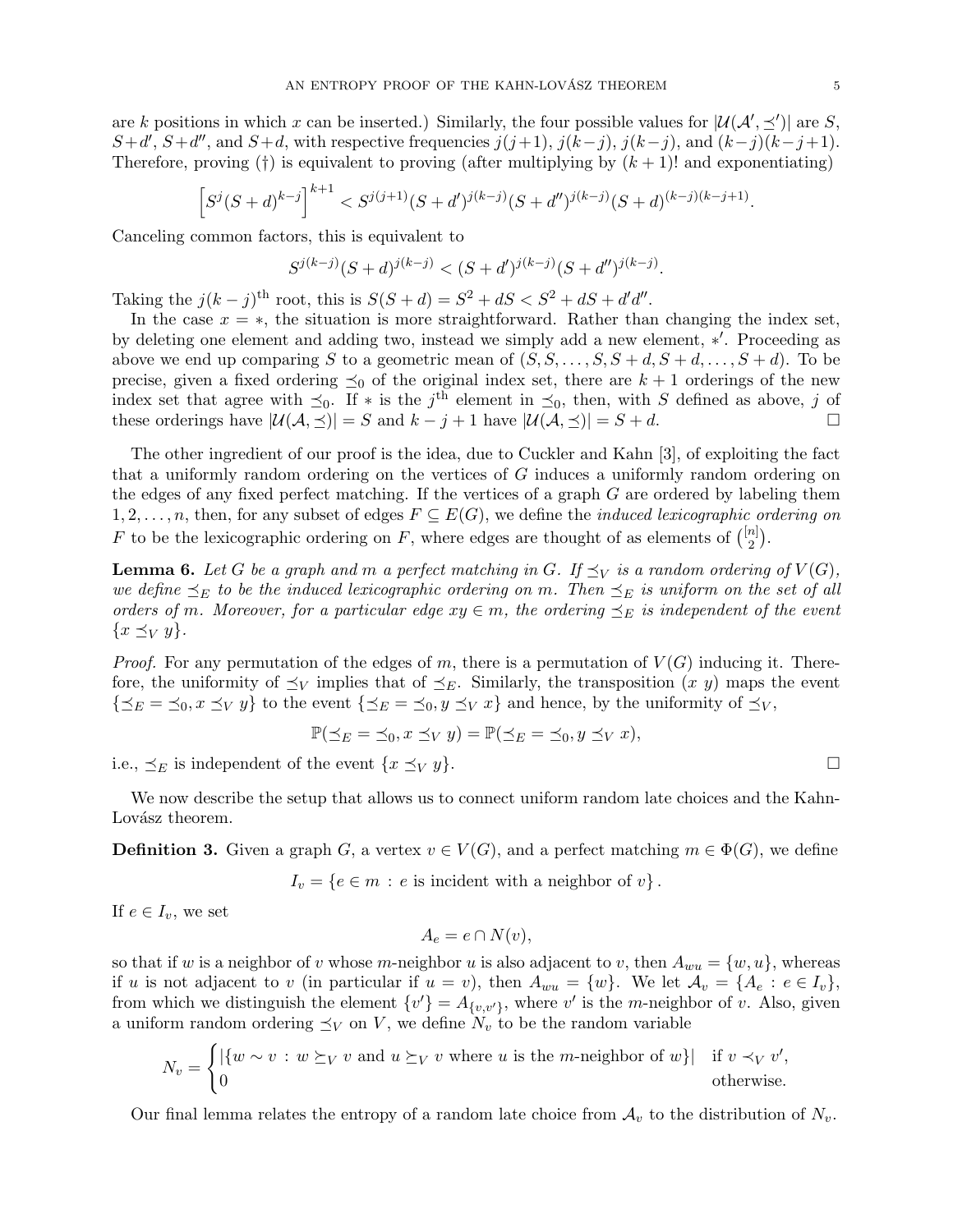**Lemma 7.** With the setup of the previous definition, if  $X_{A_v}$  is a uniform random late choice from  $A_v$  then

$$
H(X_{\mathcal{A}_v} \mid \preceq_{I_v}) = \sum_{i=1}^{d_v} \mathbb{P}(N_v = i \mid v \prec_V v') \log(i). \tag{1}
$$

*Proof.* Let  $k = |\mathcal{A}_v|$  and  $n = |V(G)|$ . We have

$$
H(X_{\mathcal{A}_v} \mid \preceq_{I_v}) = \frac{1}{k!} \sum_{\preceq_{I_v}} \log \left( \left| \mathcal{U}(\mathcal{A}_v, \preceq_{I_v}) \right| \right) = \frac{1}{n!} \sum_{\preceq_V} \log \left( \left| \mathcal{U}(\mathcal{A}_v, \preceq_{I_v}) \right| \right).
$$

We note that if  $v \prec_V v'$ , then  $|\mathcal{U}(\mathcal{A}_v, \preceq_{I_v})| = N_v$ , where the right-hand side, being a random variable, is a function of  $\preceq_V$ . Otherwise, of course,  $N_v = 0$ . By Lemma 6, the event  $\{v \prec_V v'\}$  is independent of the induced ordering  $\preceq_{I_v}$  so

$$
\frac{1}{n!}\sum_{\preceq V}\log\left(|\mathcal{U}(\mathcal{A}_v,\preceq_{I_v})|\right)=\frac{2}{n!}\sum_{\substack{\preceq V\\ v\prec_V v'}}\log\left(|\mathcal{U}(\mathcal{A}_v,\preceq_{I_v})|\right).
$$

Therefore

$$
H(X_{\mathcal{A}_v} \mid \preceq_{I_v}) = \frac{2}{n!} \sum_{\substack{\preceq V \\ v \prec_V v'}} \log(|\mathcal{U}(\mathcal{A}_v, \preceq_{I_v})|) = \sum_{i=1}^{d_v} \mathbb{P}(N_v = i \mid v \prec_V v') \log(i).
$$

We are now ready to prove the Kahn-Lovász theorem.

*Proof of Theorem 2.* Let M be a perfect matching of G chosen uniformly at random from  $\Phi(G)$ , and let  $X = (X_e)_{e \in E}$  be the indicator vector of M. For  $v \in V(G)$ , we also set  $X_v = w$  where  $vw \in M$ . We pick a uniformly random total ordering  $\preceq_V$  on  $V(G)$ . We let  $Q_v$  be the indicator random variable for the event  $\{X_v \prec_V v\} = \{v = X_w \text{ for some } w \prec_V v\}.$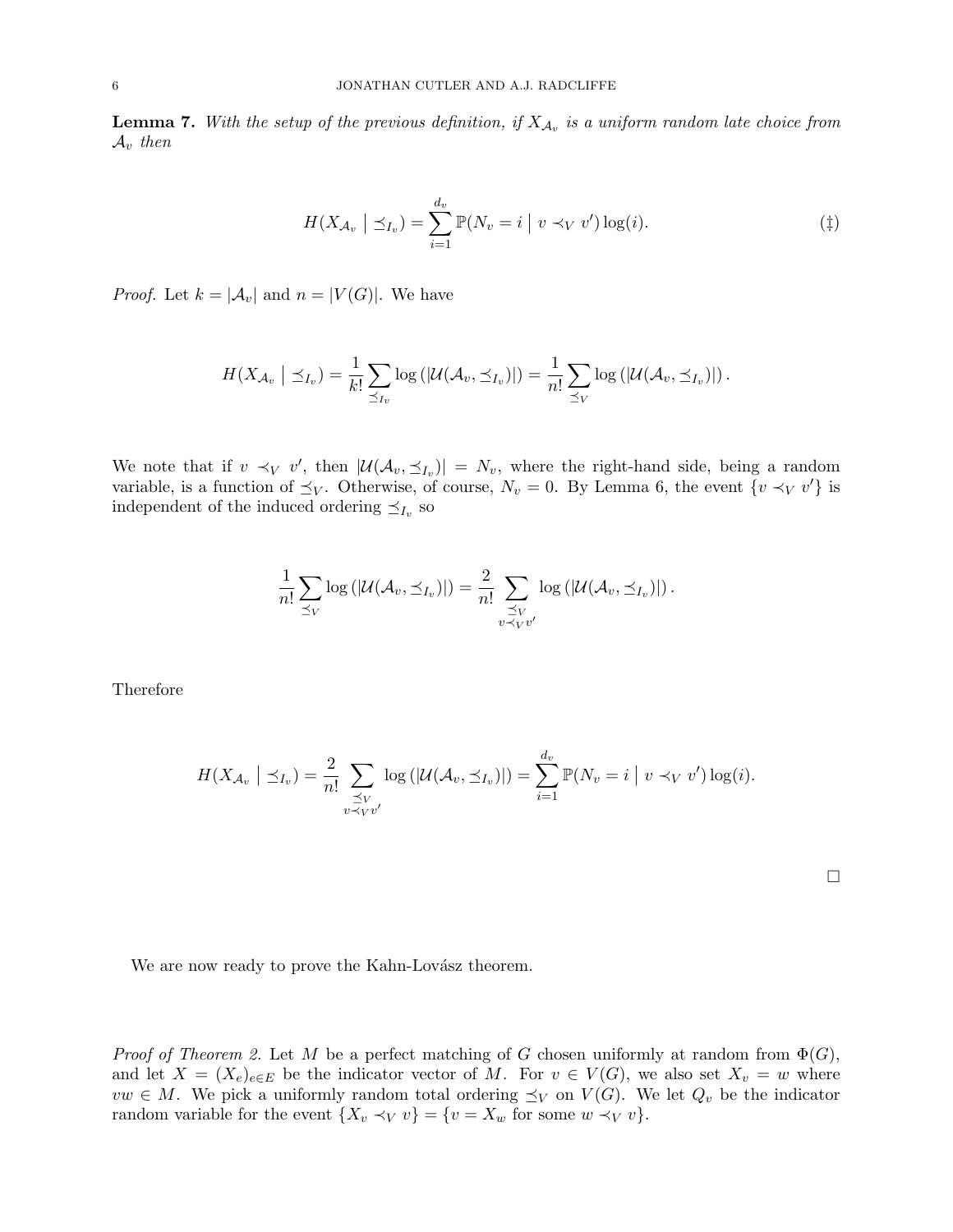We have

$$
\log(\phi(G)) = H(X)
$$
\n
$$
= \sum_{v \in V} H(X_v | (X_v, w \prec_V v), \preceq_V)
$$
\n
$$
= \sum_{v \in V} H(X_v | N_v, Q_v, (X_w, w \prec_V v), \preceq_V)
$$
\n
$$
\leq \sum_{v \in V} H(X_v | N_v, Q_v)
$$
\n
$$
= \sum_{v \in V} \mathbb{P}(Q_v = 1) H(X_v | N_v, Q_v = 1) + \sum_{v \in V} \mathbb{P}(Q_v = 0) H(X_v | N_v, Q_v = 0)
$$
\n
$$
= \frac{1}{2} \sum_{v \in V} H(X_v | N_v, Q_v = 0)
$$
\n
$$
= \frac{1}{2} \sum_{v \in V} \sum_{k=1}^{d_v} \mathbb{P}(N_v = k, Q_v = 0) H(X_v | N_v = k, Q_v = 0)
$$
\n
$$
\leq \frac{1}{2} \sum_{v \in V} \sum_{k=1}^{d_v} \mathbb{P}(N_v = k, Q_v = 0) \log(k)
$$
\n
$$
= \frac{1}{2} \sum_{v \in V} \sum_{k=1}^{d_v} \sum_{m \in \Phi(G)} \mathbb{P}(N_v = k, Q_v = 0 | M = m) \log(k) \mathbb{P}(M = m)
$$
\n
$$
= \frac{1}{2} \sum_{v \in V} \sum_{m \in \Phi(G)} H(X_{A_v} | \preceq_{I_v}) \mathbb{P}(M = m)
$$
\n
$$
\leq \frac{1}{2} \sum_{v \in V} \sum_{m \in \Phi(G)} \mathbb{P}(M = m) \left( \frac{\log(d_v!)}{d_v} \right)
$$
\n
$$
= \frac{1}{2} \sum_{v \in V} \frac{1}{d_v} \log(d_v!).
$$
\n(3)

Here (1) is a consequence the fact that  $Q_v$  and  $N_v$  are  $((X_w, w \prec_V v), \preceq_V)$ -measurable, (2) is an application of Lemma 7, and (3) follows from Lemma 5.  $\Box$ 

#### **REFERENCES**

- 1. Noga Alon and Shmuel Friedland, The maximum number of perfect matchings in graphs with a given degree sequence, Electron. J. Combin. 15 (2008), no. 1, Note 13, 2. MR MR2398830 (2009b:05210)
- 2. L. M. Brègman, Certain properties of nonnegative matrices and their permanents, Dokl. Akad. Nauk SSSR 211 (1973), 27–30. MR MR0327788 (48 #6130)
- 3. Bill Cuckler and Jeff Kahn, Entropy bounds for perfect matchings and Hamiltonian cycles, Combinatorica 29 (2009), no. 3, 327–335. MR MR2520275
- 4. Shmuel Friedland, An upper bound for the number of perfect matchings in graphs, arXiv (2008), 0803.0864v1.
- 5. Charles M. Goldie and Richard G. E. Pinch, Communication theory, London Mathematical Society Student Texts, vol. 20, Cambridge University Press, Cambridge, 1991. MR MR1143777 (93a:94001)
- 6. Jeff Kahn, An entropy approach to the hard-core model on bipartite graphs, Combin. Probab. Comput. 10 (2001), no. 3, 219–237. MR MR1841642 (2003a:05111)
- 7. , Entropy, independent sets and antichains: a new approach to Dedekind's problem, Proc. Amer. Math. Soc. 130 (2002), no. 2, 371–378 (electronic). MR MR1862115 (2002j:05011)
- 8. Jeff Kahn and László Lovász, unpublished.
- 9. Jaikumar Radhakrishnan, An entropy proof of Bregman's theorem, J. Combin. Theory Ser. A 77 (1997), no. 1, 161–164. MR MR1426744 (97m:15006)